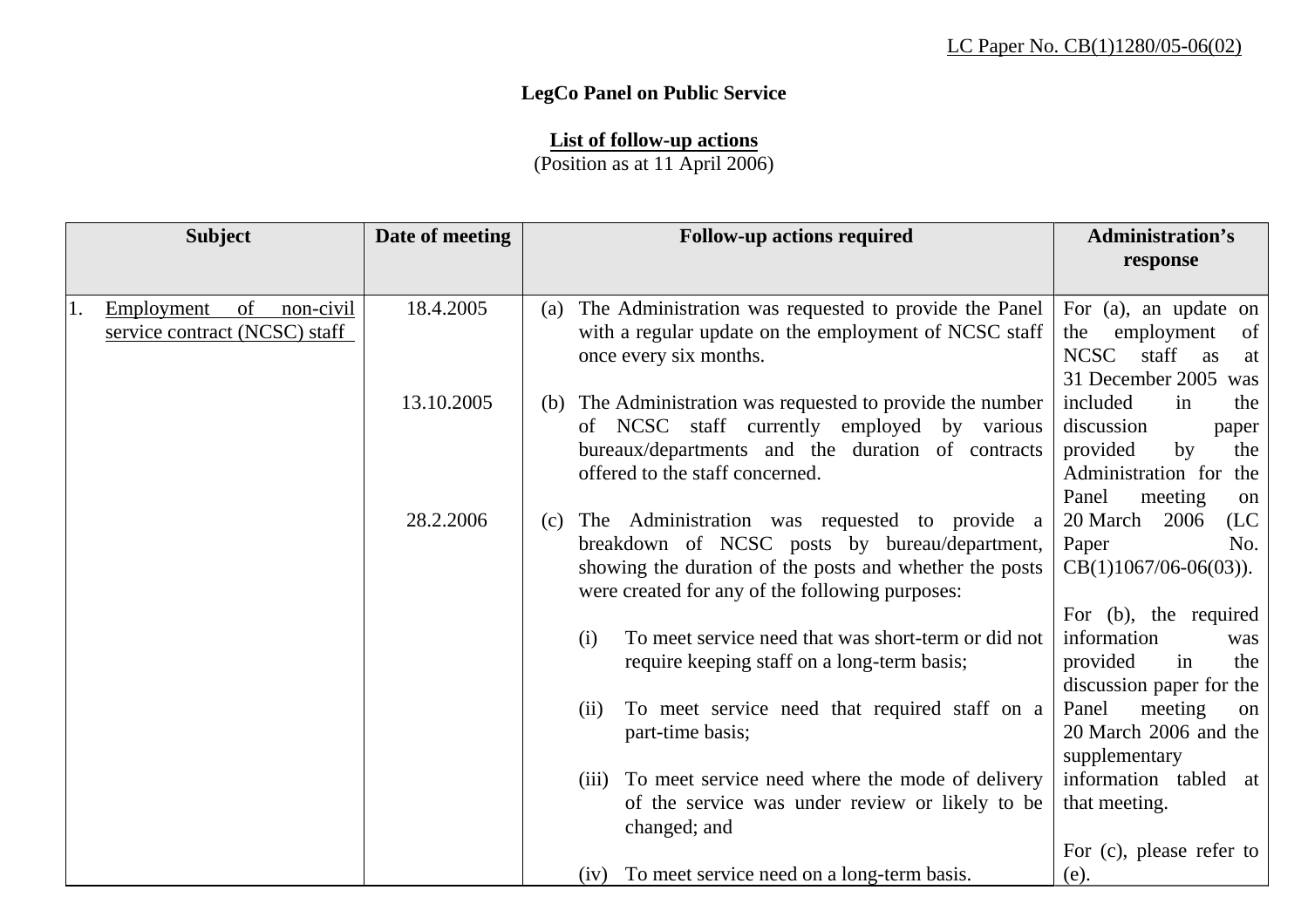| <b>Subject</b> | Date of meeting | <b>Follow-up actions required</b>                                                                                                                                                                                                                                                                                                                                                                                                                                                                                                                                                                                                                                                                                                                                                                                                                                                                                                                                                                                                                                                              | Administration's<br>response                                       |
|----------------|-----------------|------------------------------------------------------------------------------------------------------------------------------------------------------------------------------------------------------------------------------------------------------------------------------------------------------------------------------------------------------------------------------------------------------------------------------------------------------------------------------------------------------------------------------------------------------------------------------------------------------------------------------------------------------------------------------------------------------------------------------------------------------------------------------------------------------------------------------------------------------------------------------------------------------------------------------------------------------------------------------------------------------------------------------------------------------------------------------------------------|--------------------------------------------------------------------|
|                | 20.3.2006       | connection<br>with item<br>(c)(iv)<br>above,<br>$(d)$ In<br>the<br>Administration was requested to consider converting the<br>NCSC posts concerned to civil service posts.<br>(e) On (c) above, members were advised by the Secretary<br>for the Civil Service (SCS) at the Panel meeting on<br>20 March 2006 that Civil Service Bureau (CSB) did not<br>have the required information and it needed to<br>concentrate its efforts in the following six months to<br>conduct a special review of the NCSC staff situation on a<br>department-by-department basis. However, SCS was<br>requested to take the following actions to address<br>members' concerns:<br>To review whether there was an abuse of the<br>(i)<br>NCSC Staff Scheme by ascertaining whether the<br>NCSC posts were created for any of the five<br>purposes set out in paragraph $3(a)$ to (e) of the<br>discussion paper for the Panel meeting on 20<br>March 2006 (LC Paper No. CB(1)1067/05-06(03)).<br>In this connection:<br>Priority should be given to the 10 124 NCSC<br>following<br>the<br>posts<br>in<br>eight | Administration's<br>The<br>response to $(d)$ and $(e)$<br>awaited. |
|                |                 | bureaux/departments which had employed 5%<br>or more of the total number of NCSC staff (as<br>at 31 December 2005):                                                                                                                                                                                                                                                                                                                                                                                                                                                                                                                                                                                                                                                                                                                                                                                                                                                                                                                                                                            |                                                                    |
|                |                 | Buildings Department<br>(800)<br>1.<br>posts)<br>$(5.1\%)$                                                                                                                                                                                                                                                                                                                                                                                                                                                                                                                                                                                                                                                                                                                                                                                                                                                                                                                                                                                                                                     |                                                                    |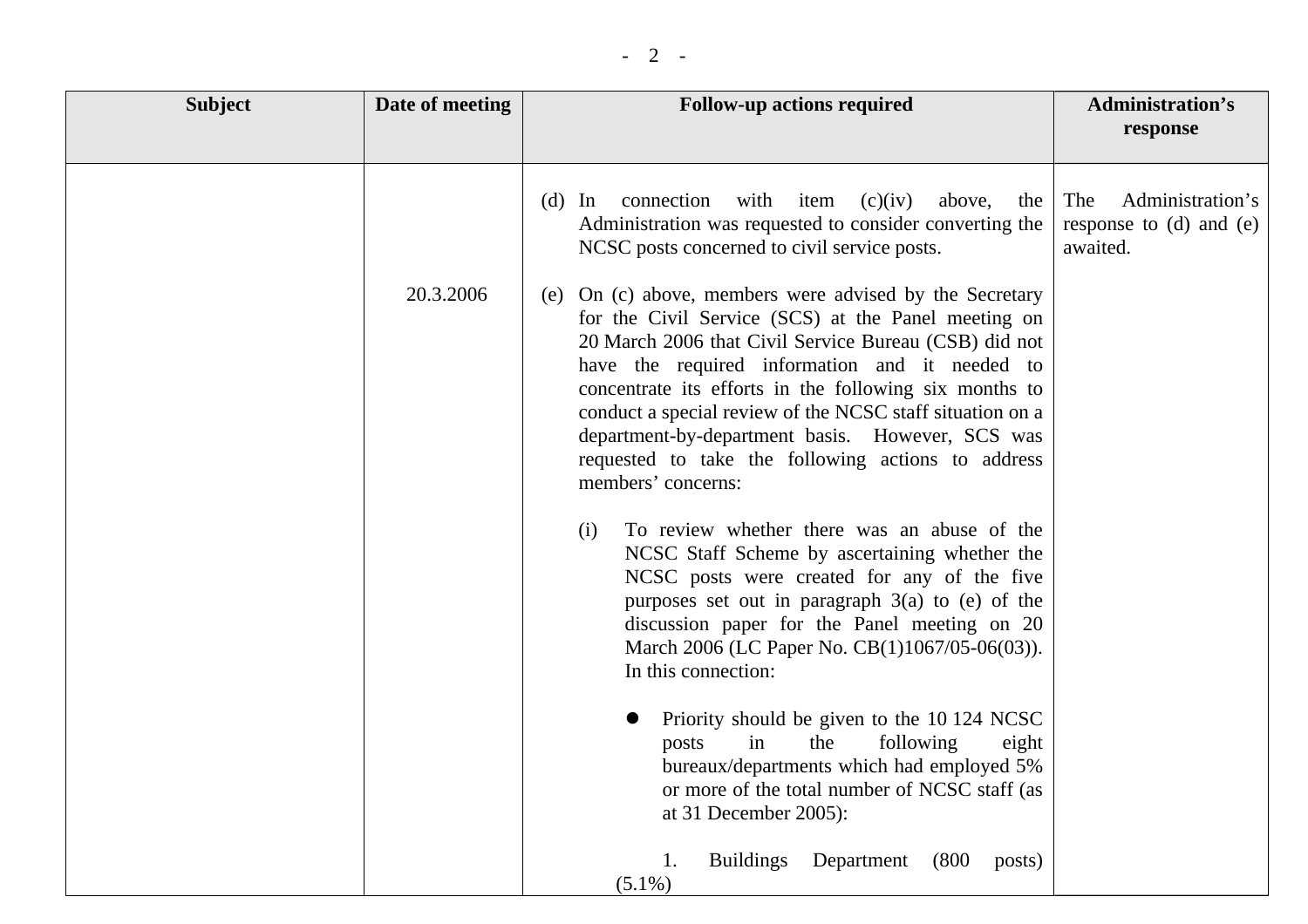| <b>Subject</b> | Date of meeting | <b>Follow-up actions required</b>                                                                                                                                                                                                                                                                                                                                                                                                                                                                                                                                                                                                                                                                | <b>Administration's</b><br>response |
|----------------|-----------------|--------------------------------------------------------------------------------------------------------------------------------------------------------------------------------------------------------------------------------------------------------------------------------------------------------------------------------------------------------------------------------------------------------------------------------------------------------------------------------------------------------------------------------------------------------------------------------------------------------------------------------------------------------------------------------------------------|-------------------------------------|
|                |                 | Department of Health (1060 posts)<br>2.<br>$(6.8\%)$<br>Education and Manpower Bureau (1 339<br>3.<br>posts) (8.5%)<br>Electrical and Mechanical<br>Services<br>4.<br>Department $(1\ 036\ \text{posts})$ $(6.6\%)$<br>Food<br>and Environmental Hygiene<br>5.<br>Department $(1\ 006\ \text{posts})\ (6.4\%)$<br>Leisure<br>and<br>Cultural<br>6.<br>Services<br>Department (LCSD) (1995 posts)<br>$(12.7\%)$<br>Post Office (1 952 posts) (12.4%)<br>7.<br>8.<br>Social Welfare Department (936 posts)<br>(6%)                                                                                                                                                                                 |                                     |
|                |                 | Priority should also be given to the posts filled<br>by the 2 318 NCSC staff who had been<br>continuously employed for five years or more<br>(as at 31 December 2005).<br>In connection with (i) above, to confirm whether<br>(ii)<br>the NCSC posts (such as Library Assistant and<br>Assistant Librarian posts) in public libraries of<br>LCSD were created for any of the five purposes set<br>out in paragraph $3(a)$ to (e) of the discussion paper<br>for the Panel meeting on 20 March 2006. For<br>details of the posts involved, please refer to the<br>information sheet tabled by Hon LEE Cheuk-yan at<br>the Panel meeting on 20 March 2006 (LC Paper<br>No. $CB(1)1123/05-06(02)$ ; |                                     |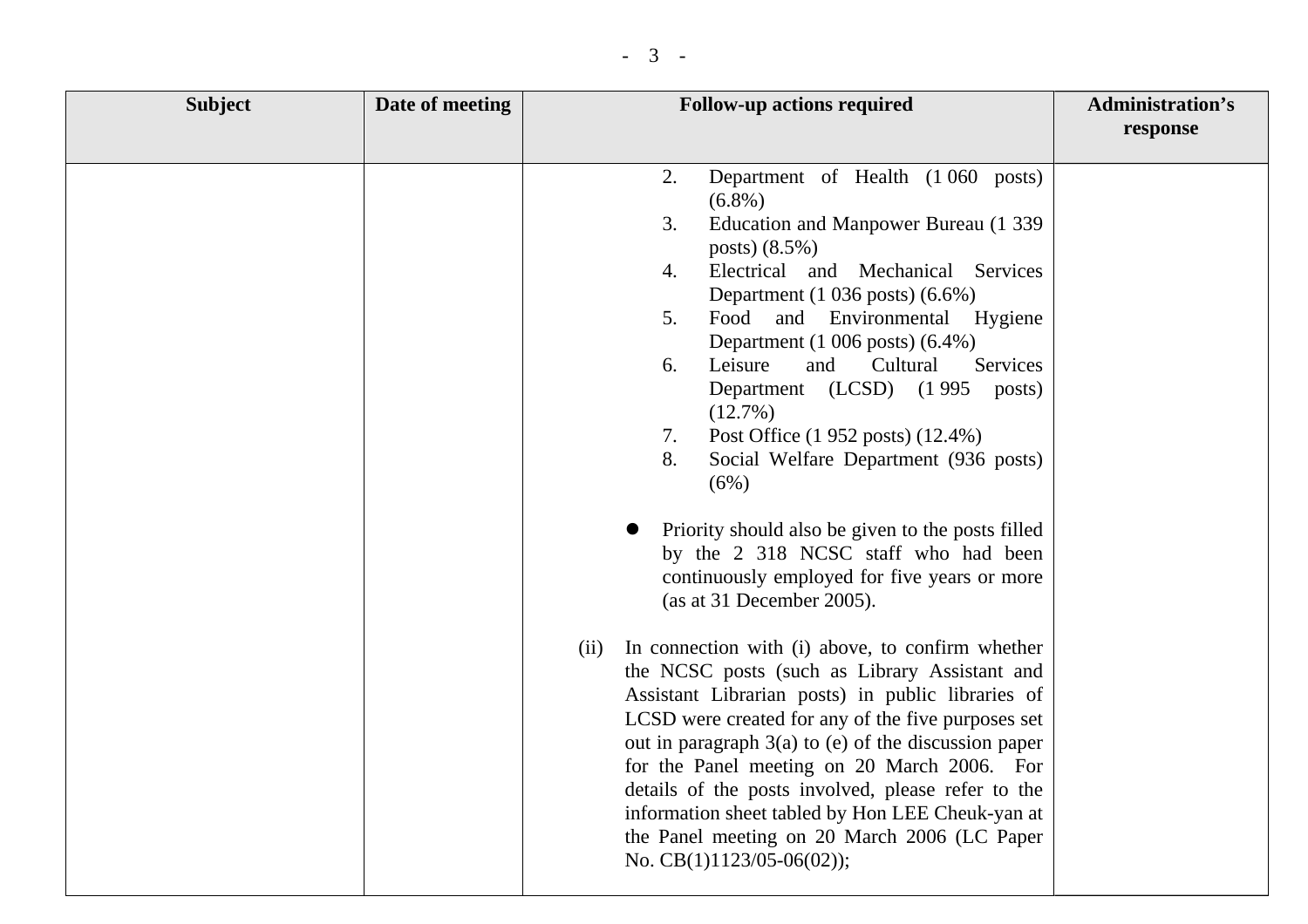| <b>Subject</b> | Date of meeting | <b>Follow-up actions required</b>                                                                                                                                                                                                                                                                                                                                                                                                                                                                                                                                                                                                                                                                                                                           | <b>Administration's</b><br>response |
|----------------|-----------------|-------------------------------------------------------------------------------------------------------------------------------------------------------------------------------------------------------------------------------------------------------------------------------------------------------------------------------------------------------------------------------------------------------------------------------------------------------------------------------------------------------------------------------------------------------------------------------------------------------------------------------------------------------------------------------------------------------------------------------------------------------------|-------------------------------------|
|                |                 |                                                                                                                                                                                                                                                                                                                                                                                                                                                                                                                                                                                                                                                                                                                                                             |                                     |
|                |                 | (iii) To review whether the terms and conditions of<br>employment offered to the NCSC staff were<br>reasonable, and in this connection, to provide a<br>breakdown of the 1995 NCSC posts of LCSD, i.e.<br>the department which had employed the greatest<br>number of NCSC staff, showing the pay level, any<br>pay adjustments and fringe benefits offered to each<br>of the staff concerned since the posts were created;                                                                                                                                                                                                                                                                                                                                 |                                     |
|                |                 | (iv) To review whether the NCSC Staff Scheme had<br>any adverse impact on bureaux/departments, e.g.<br>whether it had given rise to any imbalances in<br>manpower situation, any succession problems, and<br>any adverse impact on quality of service;                                                                                                                                                                                                                                                                                                                                                                                                                                                                                                      |                                     |
|                |                 | To consider, after the review, whether some of the<br>(v)<br>NCSC posts, in particular those created to meet<br>service need on a long-term basis or those filled by<br>NCSC staff continuously for five years or more,<br>should be converted to civil service posts. If<br>some of the NCSC posts were subsequently<br>converted to civil service posts and NCSC staff<br>who had been continuously employed for five<br>years or more were selected to fill the posts,<br>consideration should be given to waive the<br>requirement for the staff concerned to complete the<br>three-year probationary period and three-year<br>agreement period (i.e. the " $3 + 3$ " period) before<br>they were considered for appointment on<br>permanent terms; and |                                     |